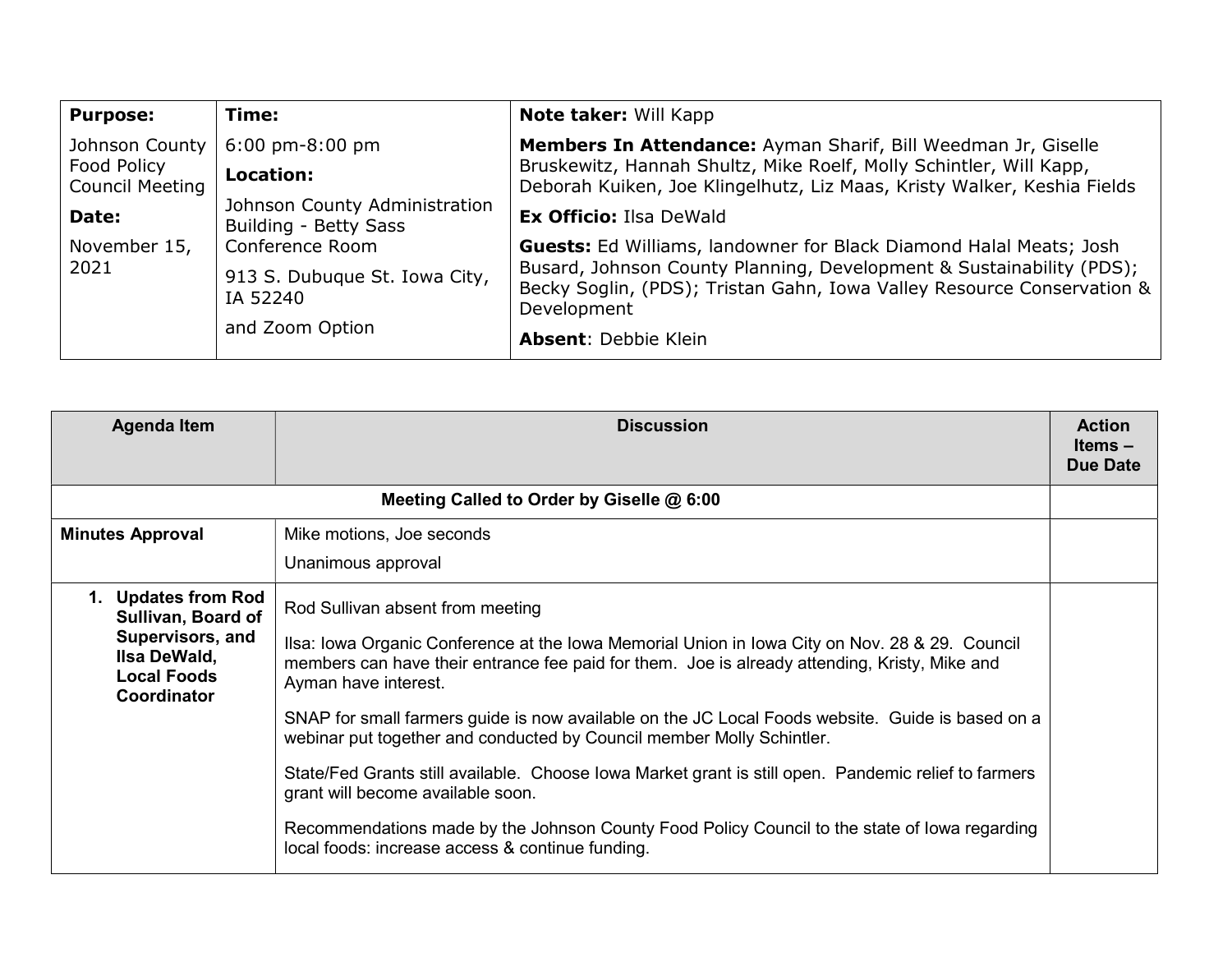| 2. Discuss Johnson<br><b>County Economic</b><br><b>Development Plan</b><br><b>Draft</b> | Josh Busard of Johnson County Planning, Development & Sustainability (PDS) presented the<br>Johnson County Economic Development Plan draft to the council in order to get feedback. The<br>plan began development in April 2020 and focuses on the unincorporated areas of Johnson County.<br>Goals and themes surrounding economic development, agriculture, agtourism, and broadband were<br>presented to the council for comment.<br>The council asked about funding for healthcare, how the funding offered by this plan relates to<br>funding from ARPA and other USDA loan programs already available, equity and access issues to<br>microloans and grants for specified populations, who is responsible for funding breakdown and what<br>is meant by "mobility" in terms of food access. These recommendations and questions were<br>recorded by Josh and Becky from PDS to address in their draft. Any further questions or comments<br>need to be submitted to PDS by Thursday (11/18) in order to be accepted before the draft is |  |
|-----------------------------------------------------------------------------------------|-----------------------------------------------------------------------------------------------------------------------------------------------------------------------------------------------------------------------------------------------------------------------------------------------------------------------------------------------------------------------------------------------------------------------------------------------------------------------------------------------------------------------------------------------------------------------------------------------------------------------------------------------------------------------------------------------------------------------------------------------------------------------------------------------------------------------------------------------------------------------------------------------------------------------------------------------------------------------------------------------------------------------------------------------|--|
|                                                                                         | submitted to the Board of Supervisors.                                                                                                                                                                                                                                                                                                                                                                                                                                                                                                                                                                                                                                                                                                                                                                                                                                                                                                                                                                                                        |  |
| 3. Food Policy<br><b>Council Working</b><br><b>Groups</b><br><b>Discussion</b>          | A reshuffling of working groups for the council was necessary after the Marketing and Equipment<br>Share working groups disbanded. Two new proposed working groups are "Healthcare for Food and<br>Farm Workers" and "Procurement Policies". These would be added to the remaining working<br>groups of "Food Justice" and "Infrastructure".                                                                                                                                                                                                                                                                                                                                                                                                                                                                                                                                                                                                                                                                                                  |  |
|                                                                                         | New working groups are as follows:                                                                                                                                                                                                                                                                                                                                                                                                                                                                                                                                                                                                                                                                                                                                                                                                                                                                                                                                                                                                            |  |
|                                                                                         | Infrastructure: Bill, Joe, Giselle (Will need to leave one working group)                                                                                                                                                                                                                                                                                                                                                                                                                                                                                                                                                                                                                                                                                                                                                                                                                                                                                                                                                                     |  |
|                                                                                         | Food Justice: Molly (leaving after event), Ayman, Will, Giselle, Hannah                                                                                                                                                                                                                                                                                                                                                                                                                                                                                                                                                                                                                                                                                                                                                                                                                                                                                                                                                                       |  |
|                                                                                         | Procurement Policies: Mike, Deborah                                                                                                                                                                                                                                                                                                                                                                                                                                                                                                                                                                                                                                                                                                                                                                                                                                                                                                                                                                                                           |  |
|                                                                                         | Healthcare: Kristy, Molly (after Food Justice event), Chuck Bigelow (Ex Officio)                                                                                                                                                                                                                                                                                                                                                                                                                                                                                                                                                                                                                                                                                                                                                                                                                                                                                                                                                              |  |
|                                                                                         | Motion to approve working groups - Molly, Second - Will                                                                                                                                                                                                                                                                                                                                                                                                                                                                                                                                                                                                                                                                                                                                                                                                                                                                                                                                                                                       |  |
|                                                                                         | Approved unanimously                                                                                                                                                                                                                                                                                                                                                                                                                                                                                                                                                                                                                                                                                                                                                                                                                                                                                                                                                                                                                          |  |
|                                                                                         | Recruiting of new members can be targeted to working groups that need more members                                                                                                                                                                                                                                                                                                                                                                                                                                                                                                                                                                                                                                                                                                                                                                                                                                                                                                                                                            |  |
| <b>4. Discuss 2022</b><br><b>Food Policy</b><br><b>Council Calendar</b>                 | The Local Foods Roundtable (Saturday, Feb. 5) is an event being planned by the Food Justice<br>working group and will act as an opportunity to reconnect farmworkers, looking at stories we tell and<br>challenging assumptions.                                                                                                                                                                                                                                                                                                                                                                                                                                                                                                                                                                                                                                                                                                                                                                                                              |  |
|                                                                                         | Annual FPC Forum will take place in 2022, but date, time and theme are TBD. Discuss ideas for<br>possible themes in working groups.                                                                                                                                                                                                                                                                                                                                                                                                                                                                                                                                                                                                                                                                                                                                                                                                                                                                                                           |  |
|                                                                                         | Food Policy Council volunteer opportunity coming up during the December community meal for the<br>Coralville Food Pantry. Details to come.                                                                                                                                                                                                                                                                                                                                                                                                                                                                                                                                                                                                                                                                                                                                                                                                                                                                                                    |  |